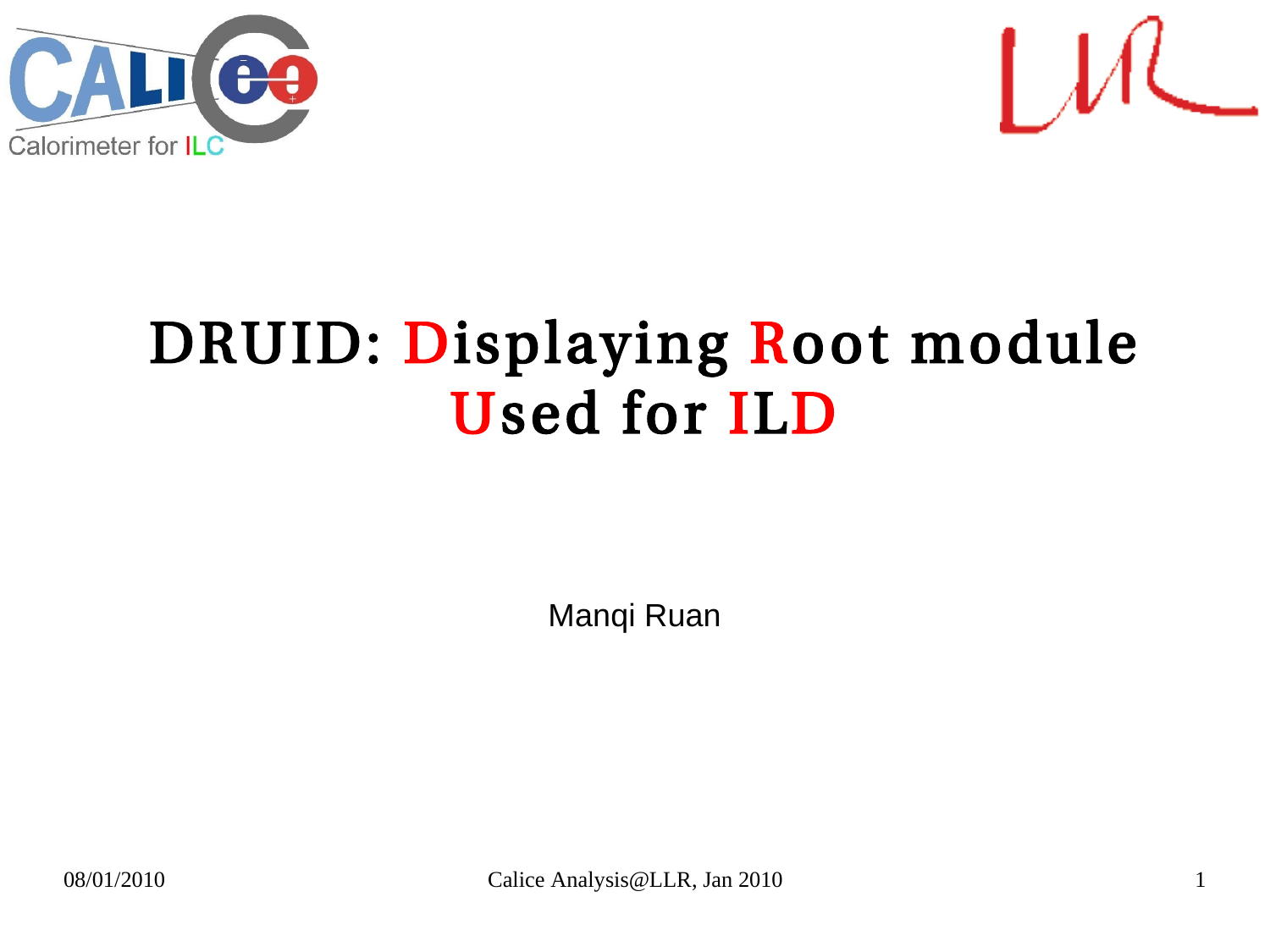

### Introduction



Motivation: understand the ILC events & jet/shower details!



*Left: μμνν event; Right: shower created by 100GeV Pion*

- DRUID: a compilable, lightly weighted 3D event display package based on ROOT TEve class (src code  $\sim$  200K)
	- Input: Icio file  $+$  gear xml geometry description file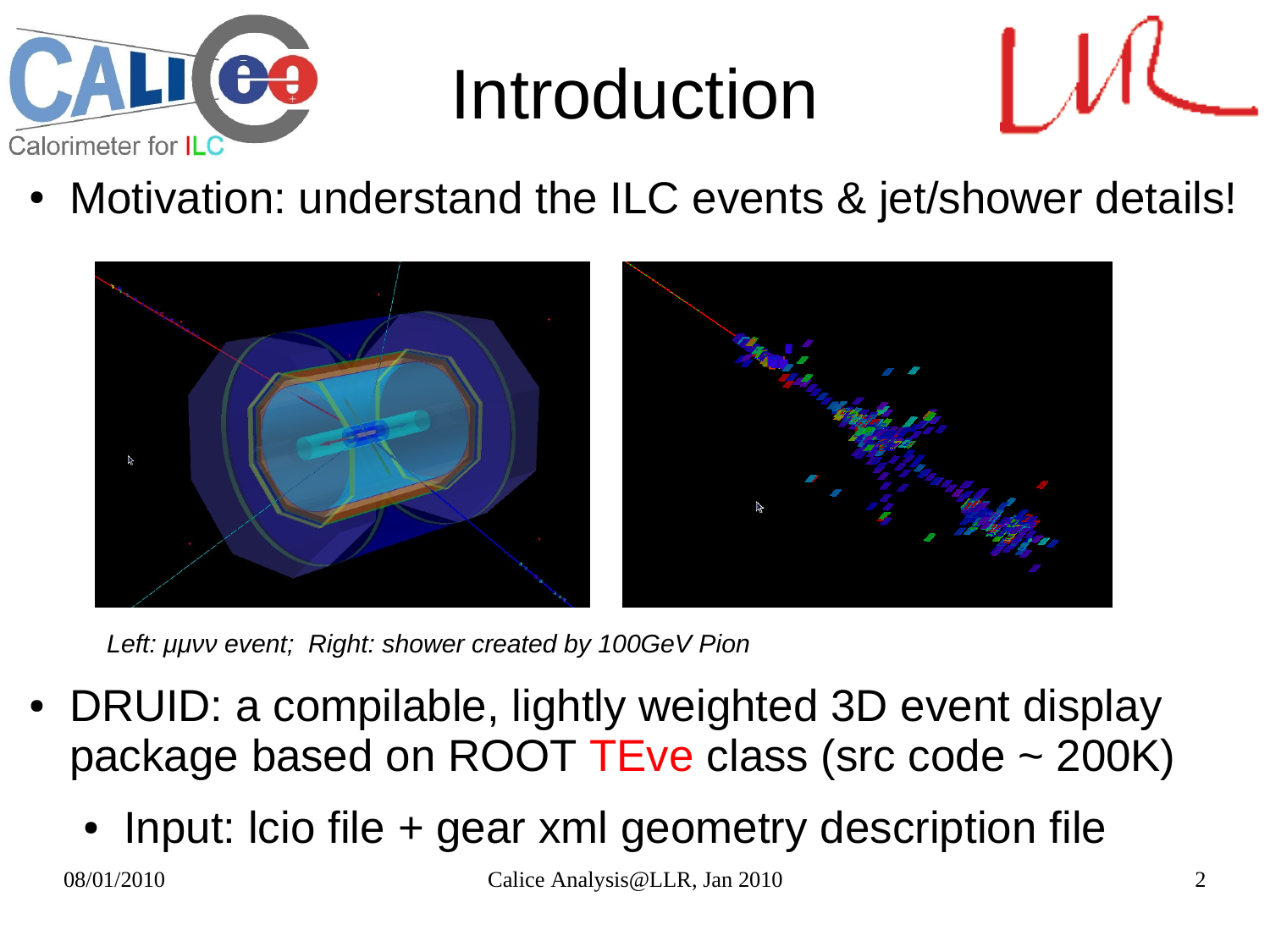

# Supported Geometries



- ILD with TESLA/a la Videau HCAL;
- CALICE test beam frame (parameters not tuned);



*Left to Right: a la Videau, TESLA (DHCAL EndCap dismounted) & CALICE TB*

- Mount and dismount sub detectors interactively in GUI;
- Tune parameters of detectors in input gear file;

 $08/01/2010$  Calice Analysis $\omega$ LLR, Jan 2010 3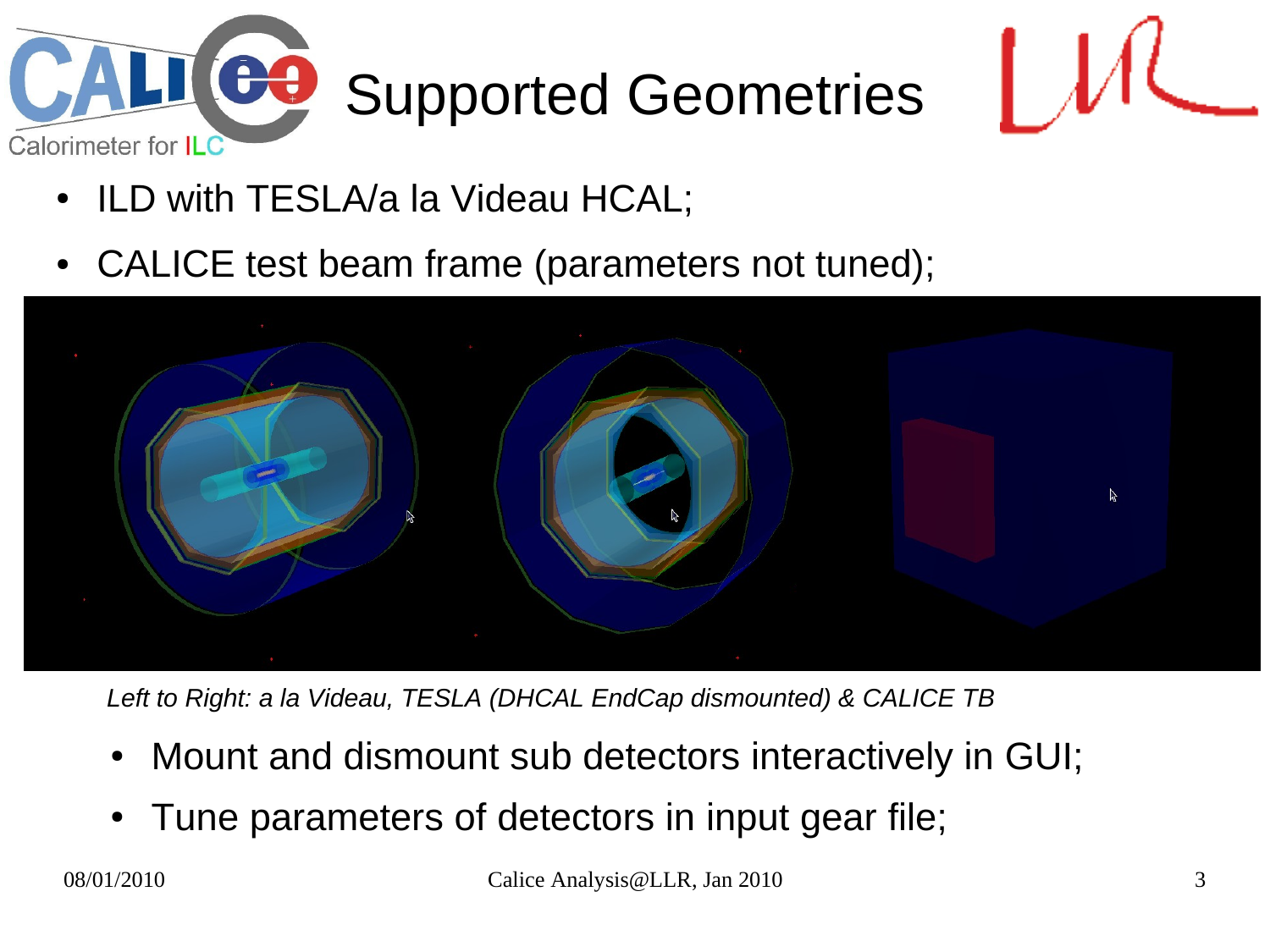

# Displayed objects



- Detector Geometry;
- Detector hits:
	- Simulated/reconstructed hits for each sub-detector. Color is used to denotes the hits energy.
- Estimated Tracks:
	- From the MCParticle list (contains the particles generated in simulation, i.e, shower details)
	- Divided into different groups: charged, low energy, neutrinos ...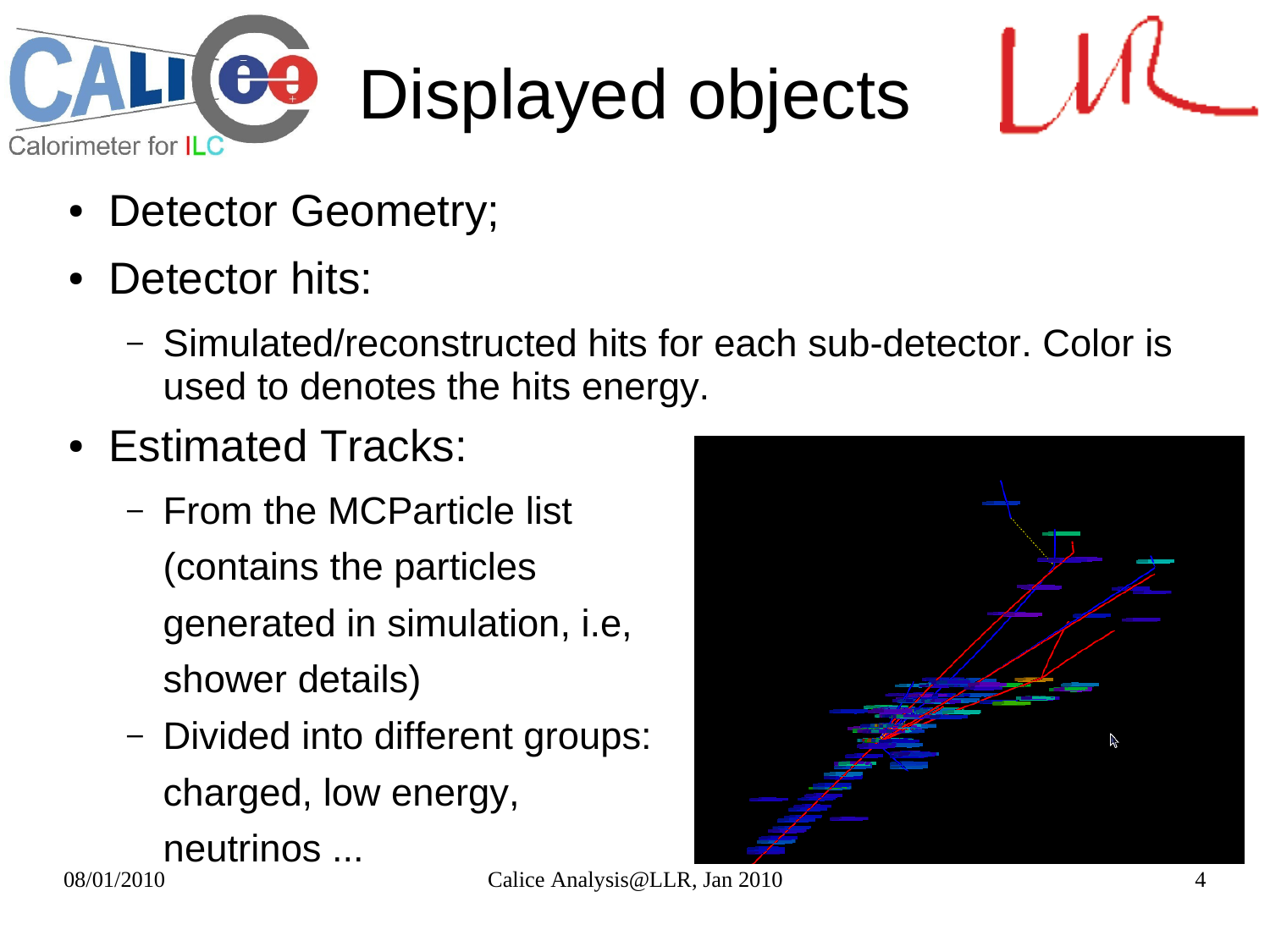Displaying options

- Zoom;
- Rotate;
- Projection;

Calorimeter for ILC

– Display/hidden;

CO

– Pick up object & read attached text information

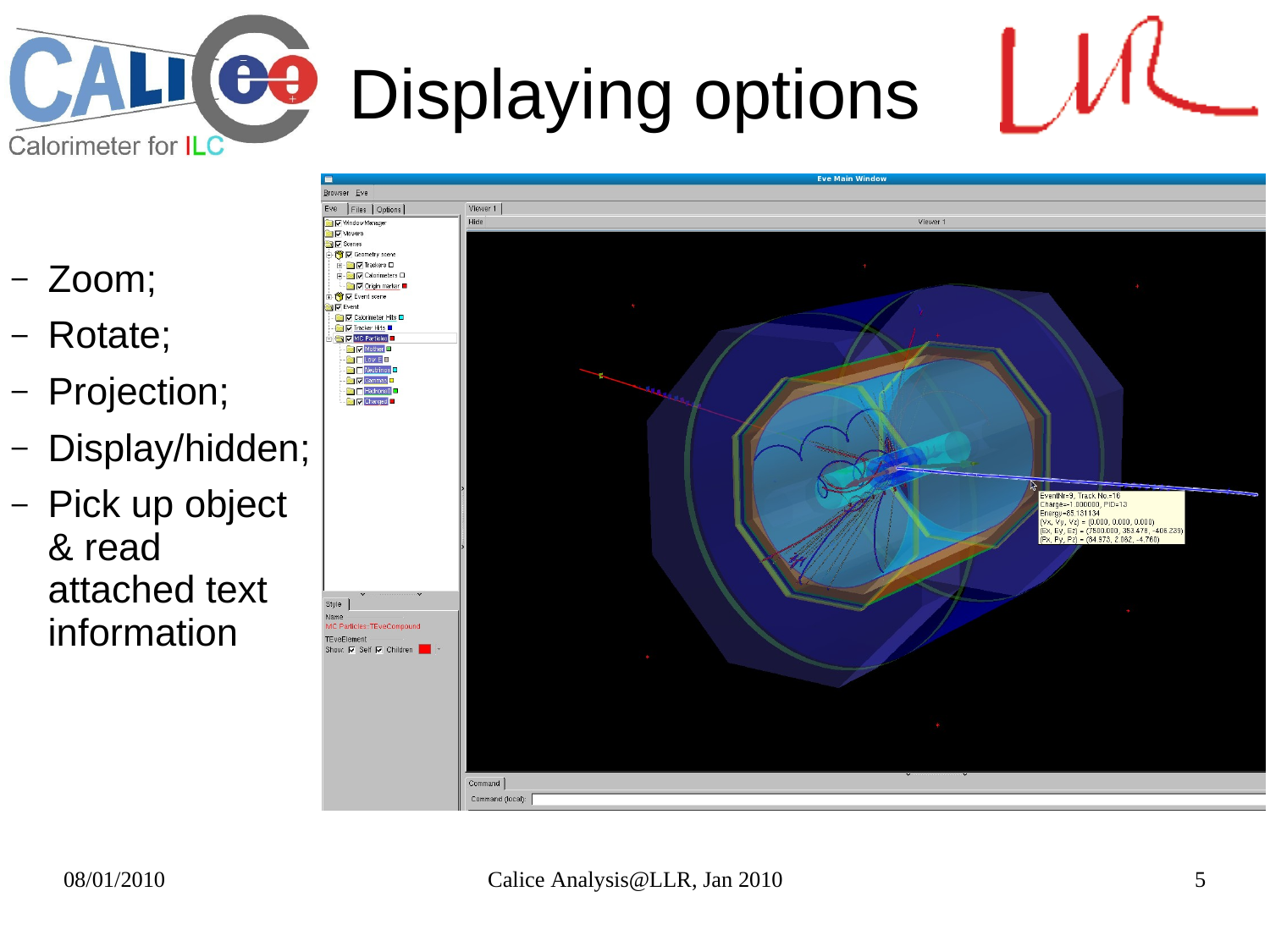

## To do list



- Style optimization
	- Simulated objects: classify all the detector hits/estimated tracks according to their origin (quark & leptons in the VTX)
	- Reconstructed objects: define the style for complex objects (clusters, PFOs, etc)
- Detector geometry extension
	- Specify parameters for test beam geometries: (Si-W ECAL, AHCAL, Mini-DHCAL, 1 cubic meter...)
- Display acceleration